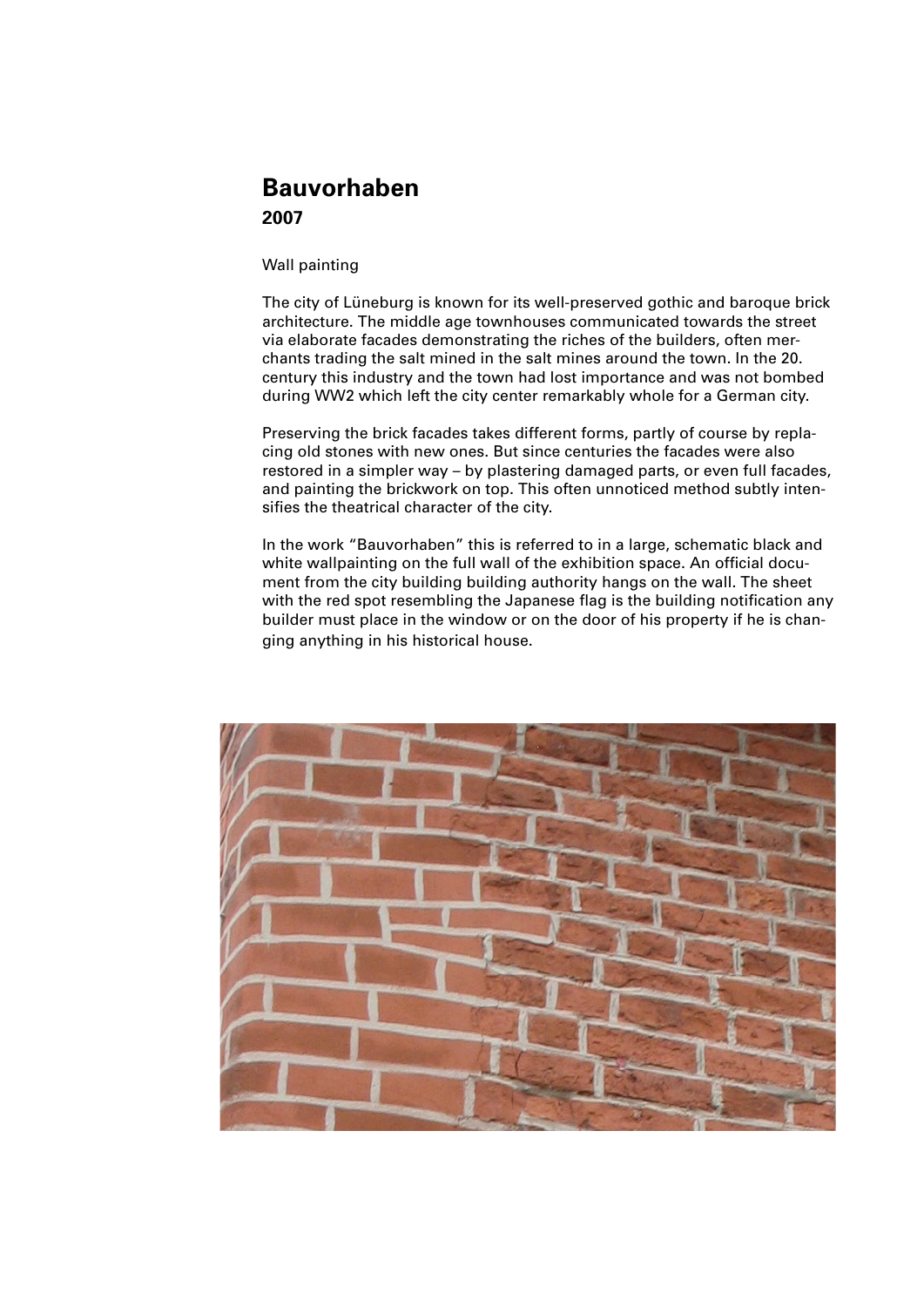

Installation view Wandmalerei Halle für Kunst Lüneburg 20.10. - 2.12.2007